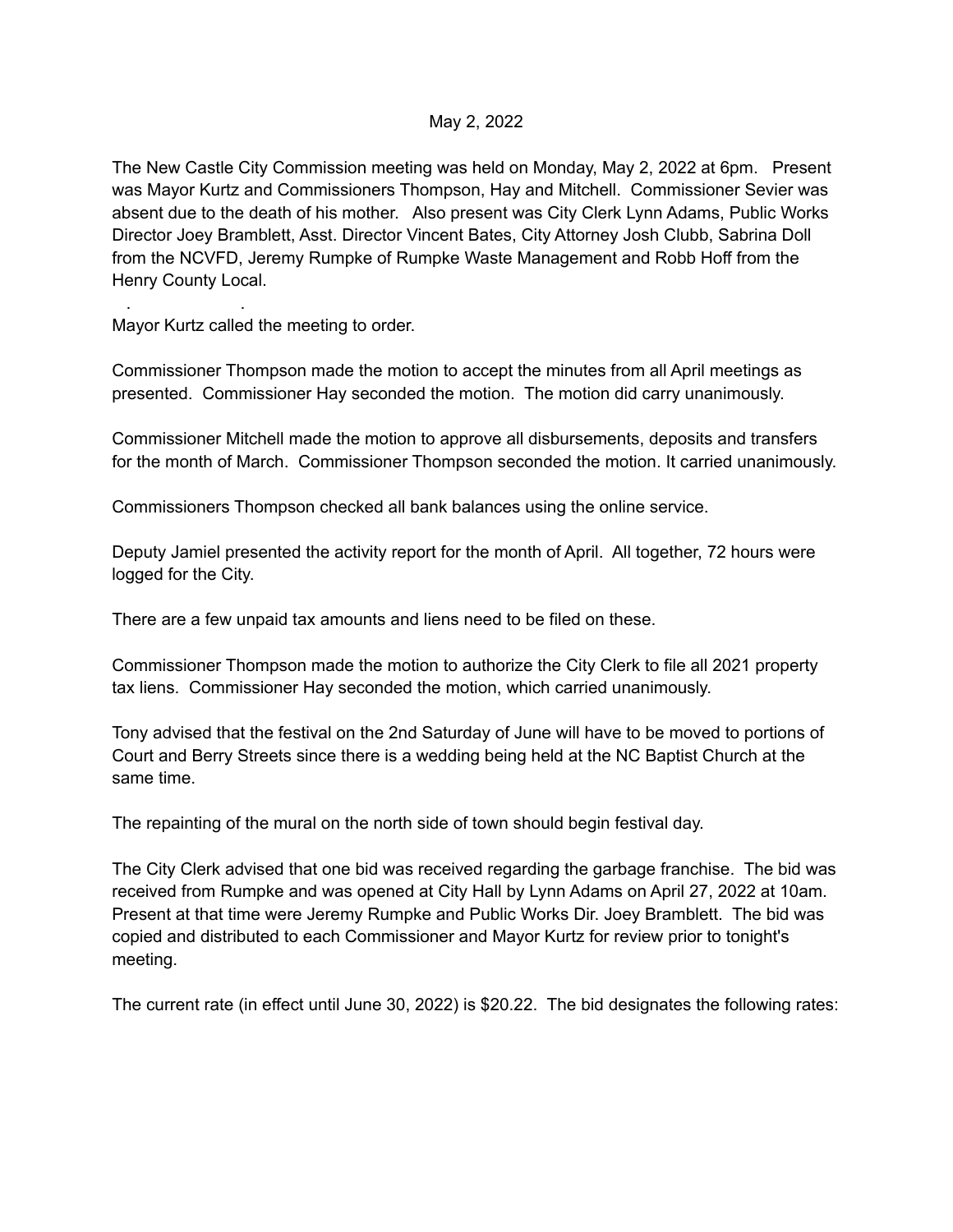| 7/1/22 to 6/30/23 | \$24.50 |
|-------------------|---------|
| 7/1/23 to 6/30/24 | \$25.49 |
| 7/1/24 to 6/30/25 | \$26.47 |
| 7/1/25 to 6/30/26 | \$27.46 |

There was discussion.

Commissioner Thompson made the motion to award the garbage franchise to Rumpke for the period of 7/1/22 to 6/30/24, with the option to automatically renew from 7/1/24 to 6/30/26, if both parties agree. Commissioner Hay seconded the motion. It did carry unanimously.

Commissioner Thompson made the motion to have first reading of Ordinance #22-03, AN ORDINANCE RELATING TO SOLID WASTE PICKUP AND DISPOSAL SERVICES, FIXING CHARGES, RATES AND REGULATIONS. The Mayor seconded the motion. It carried unanimously.

Attorney Clubb gave first reading of Ordinance #22-03.

There was discussion regarding raising the sewer treatment fee. The current rate is \$6.65 per 1,000 gallons of water. The CPI for the calendar year of 2021 was 7.5%. It was decided to raise the sewer treatment fee 2%. The debt. Service charge will remain the same, as will the water charges.

Commissioner Mitchell made the motion to have first reading of Ordinance #22-04, AN ORDINANCE OF THE CITY OF NEW CASTLE, KENTUCKY INCREASING THE RATE FOR SEWER TREATMENT FEE. Commissioner Thompson seconded the motion and it was carried unanimously.

Attorney Clubb gave first reading of Ordinance #22-04.

The amended budget for 21/22 was reviewed.

Commissioner Thompson made the motion to have first reading of Ordinance #22-05, 21/22 AMENDED BUDGET ORDINANCE FOR THE CITY OF NEW CASTLE, KENTUCKY. Commissioner Hay seconded the motion. It carried unanimously.

Attorney Clubb gave first reading of Ordinance #22-05.

There was review of the proposed budget for the fiscal year 22/23.

Commissioner Thompson made the motion to have first reading of ORDINANCE #22-06, FISCAL YEAR 22-23 BUDGET ORDINANCE FOR THE CITY OF NEW CASTLE, KENTUCKY. Commissioner Mitchell seconded and the motion carried unanimously.